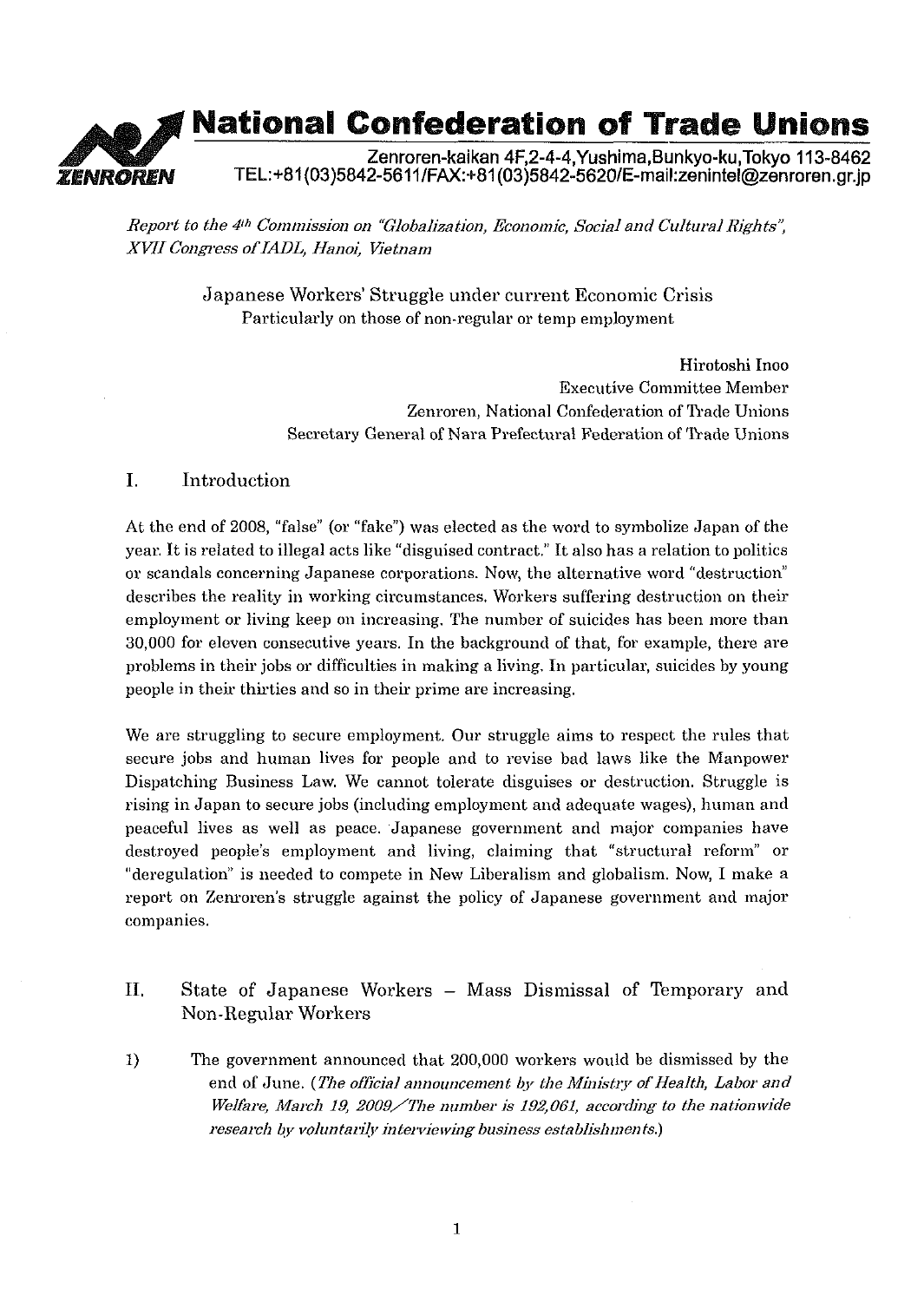2) The actual situation is worse. In the background of that, there are serious problems including wage suppression or dismissal of regular employees. There are 56,782,204 workers in Japan (except public employees). Contingent workers form 35.5% of that. For example, in Nara prefecture (where I'm living, its population is  $1,400,000$ . The number of people working there is 448,720, except public employees), 1,408 contingent workers (80% of them were in the manufacturing industry) were fired. That number of dismissed workers takes 41st of all 47 prefectures. The worst is Aichi prefecture, where 32,014 contingent workers were dismissed (the number of workers in Aichi is 3,684,850 in all). The head office of TOYOTA is located, which is producing the largest number of cars in the world. Subcontractors of TOYOTA are spreading over the country. In Nara, a local city, many people came to Labor Consultation event we organized. Majority of visitors were working as contractors in manufacturing or electrical precision industry.

- 3) Many contingent workers came to us for advice about their dismissal. Zenroren has investigated the responsibilities of major companies. The companies are, in car-related industry, ISUZU, SUZUICI, MAZDA, HONDA, MITSUBISHI, and so on. In electrical precision industry, they are CANON, SONY, SHARP, NTT and others. Zenroren confronted these world-famous companies. We have obtained many good results through negotiations, rallies, advertising campaigns, filing to the Labor Bureau, and legal proceedings. Zenroren's struggle should be remarkable and recorded in labor movement's history of Japan.
- 4) Concrete instances:
	- a) ISUZU MOTORS (at factories in Tochigi and Kanagawa prefectures) took back the dismissal of fixed-term workers and paid them the full amount of money based on their contracts. The temporary workers obtained the full wages of their contracts, too. The workers won the suit totally. Utsunomiya district court (Tochigi prefecture) gave the decision that the dismissal in the middle of the contract and one-sided 60% cuts in wages were illegal, and ordered the company to pay the difference to the workers.
	- b) In Nagasaki, more than 100 full-time employees, working at SONYs factory, were selectively dismissed on the pretext of a reduction of working hours. Over 20 workers joined the local union of Zenroren. They bargained collectively with the company over and over again, while accusing the company of disguising temporary workers as contractors to Nagasaki Labor Bureau. Then the governor called the temporary staff agency's president and asked him to secure the workers their employment. The union reached a victorious settlement in consequence.
	- c) In Nara prefecture, we investigated the responsibility of a major company manufacturing automobile parts. The company had disguised temporary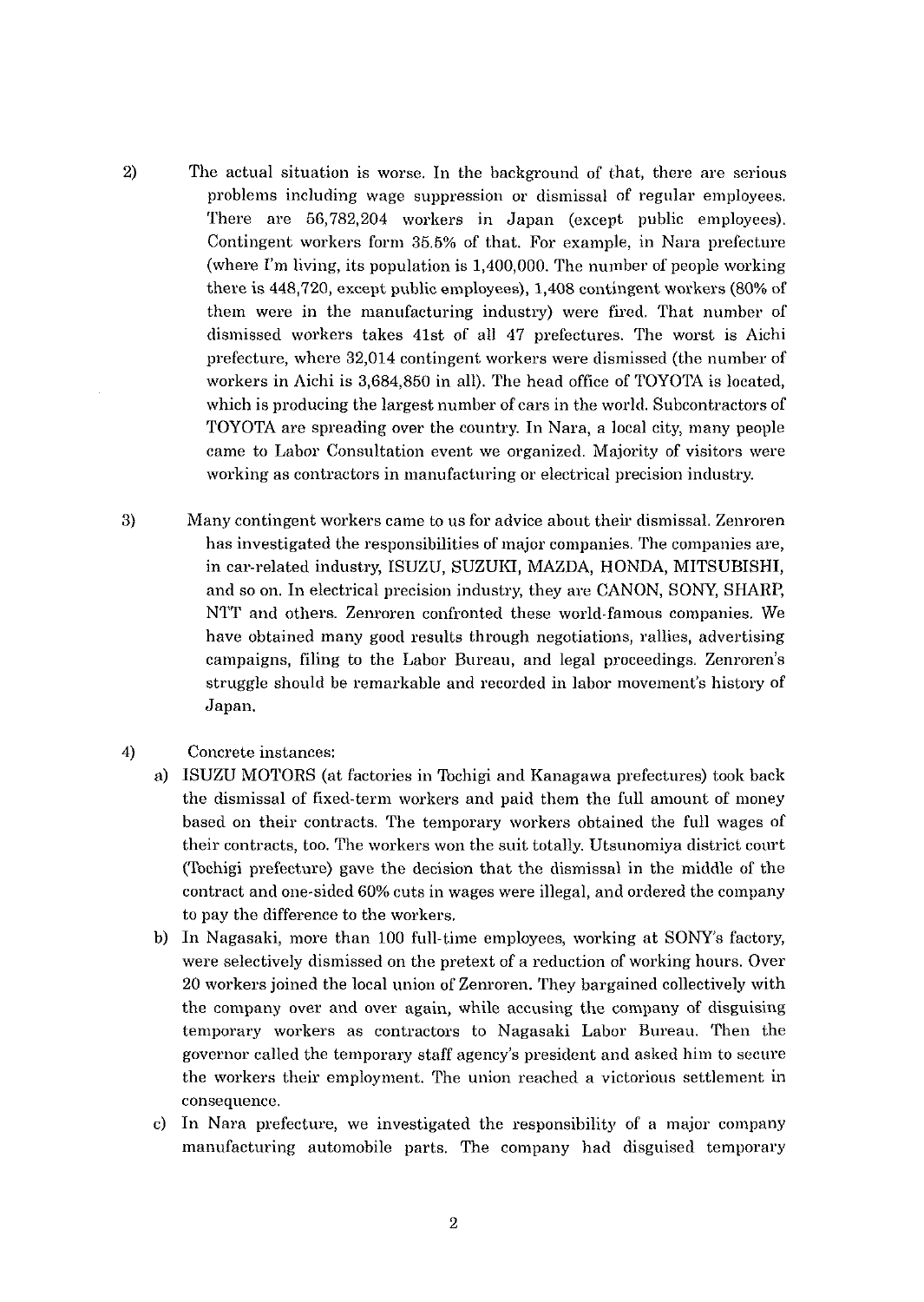workers as contractors or hired them illegally as long as 11 years. We negotiated with both executive officers of the temporary staff agency and the manufacturing company, and made the company promise to hire the workers directly.

- d) In 36 prefectures, from the end of 2008 to April 2009, 191 unions were organized and more than 1,200 workers (temporary or fixed-term workers alone) joined personally. It is a landmark in Japan's labor movement that many contingent workers joined unions within such a short period.
- 5) Serious Social Disparity and Poverty -More People must be covercd by welfare In Japan, more than 30,000 people killed themselves for eleven consecutive years. Above all, those in their thirties and forties account for 30.4% of all (in 2008). According to groups classified by causes or motives, 7,404 people died from hardships of life, 2,412 from working problems, 15,153 from health problems. More than 1,140,000 households go on welfare (in 2008). In Nara prefecture, 1,400,000 people reside, the number of households on welfare is about 10,000. In particular, the dismissals forced young people to go on welfare.

## 111. Zenroren's struggle and campaign against the backdrop of solidarity

Front 2008 end to 2009 beginning, we held "a village for temporary workers' passing the year" at Hibiya Park, Tokyo (the park is located right in front of the Ministry of Welfare) Since then, movements like this, "counseling villages for anything" or "temporary workers' villages" spread all over the country. These actions reminded us of the importance of the bonds of humans, social solidarity, and mutual understanding, which are prone to slip from our mind in current confusion and anxiety.

- 1) Lessons from "Temps Village"
	- a) It succeeded to mobilize politics by confronting the bare truth of mass dismissal of non-regular workers. These brutal acts seriously affect each one of those workers.
	- b) It leads to form broad networks across Japan, getting over trade union currents, and build solidarity work with civil societies such as homeless support group or the Association for defending peoples' lives and health as well as individual volunteers.
	- c) It makes us aware on fully utilizing the public livelihood protection scheme that has not properly used. Particularly, awareness on this provision became bigger among younger generation as a means to restore their decent living.
	- d) More trade unionists realized the importance of Worker's hotline activities. And these activities have been strengthened in various levels.
	- c) It pushed the government and politicians to immediately revise the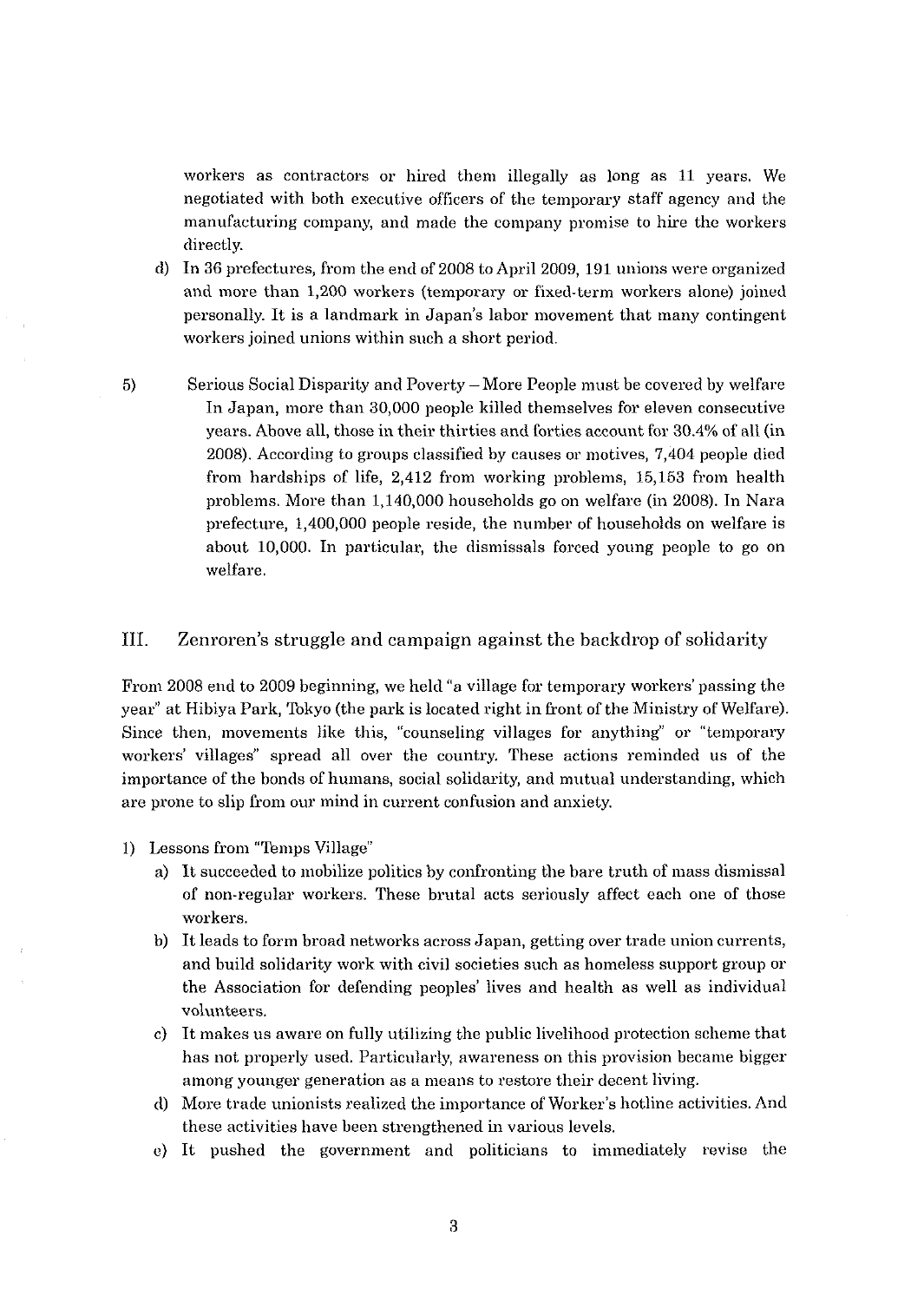Unemployment Insurance Scheme.

- $\mathbf{D}$ It shows the urgent needs of public assistances including financial one for distressed people.
- g) It demonstrates the immediate needs to revise the Labor Dispatching Law. This also became social and political issues in the Parliament discussion.
- 11) Not only to provide urgent help to dismissed workers, but also more comprehensive assistances are needed, which include social welfare, housing, educational assistance, medication, pension or small business owners' financial difficulties.

## 2) Industrial Unions and Local Unions taking a lead of dismissed workers

Many dismissed workers have been stood up by joining a union or organizing themselves. In Japan, an individual worker can join in community and individual-affiliation-based union (we call them Local Union), or even few workers can organize a union in their workplaces. Though workers are ideologically pressured by business, many of them courageously fight against their company's severe attack on them. Zenroren's industrial unions support them in unionizing, organize struggle or providing financial support, such as All Japan Metal and Information Workers' Union (JMIU). In addition to that, Zenroren's prefectural and local federations are very active organizing them into Local Unions or general unions. These unions achieved certain success like canceling dismissal or resolve and restore their difficult living standards.

- **3)** Demanding responsibility of the government and big business
	- a) More and more people accuses the responsibility of companies and the government in Japan, by demanding to put more regulation over the business, revise the Labor Dispatching Law, stop any more dismissals and preserve employment. From my experience in Nara prefecture, one of the managers who had recently negotiation with us confessed "During the deregulation process, many employers and companies were keen to introduce new "temp employment". Some of them made an objection against such tendency, but these objections could not be heard over loud shout for deregulation and liberalization. In addition, such thinking managers were driven into the corner or just disappeared. I also thought it was a problem, but I had no choice at that time. Since I feel sorry for many workers and I now wish to improve their working condition.'' The adverse revision in 2004 that allows workers to be dispatched to manufacturing industry changed the situation drastically, Japanese labor dispatching law had been strongly criticized from the beginning, because the law legalizes middle-exploitation and triangle employment. Zenroren and only few unions opposed the government proposed bill at that time.
	- b) However, many unions, lawyers or opposition parties unanimously demands strengthening the regulation on worker dispatching system. We demand employment be "direct" and "term-less". Dispatching or term-contract should bc regarded as exception. In line with these demands, many unions and social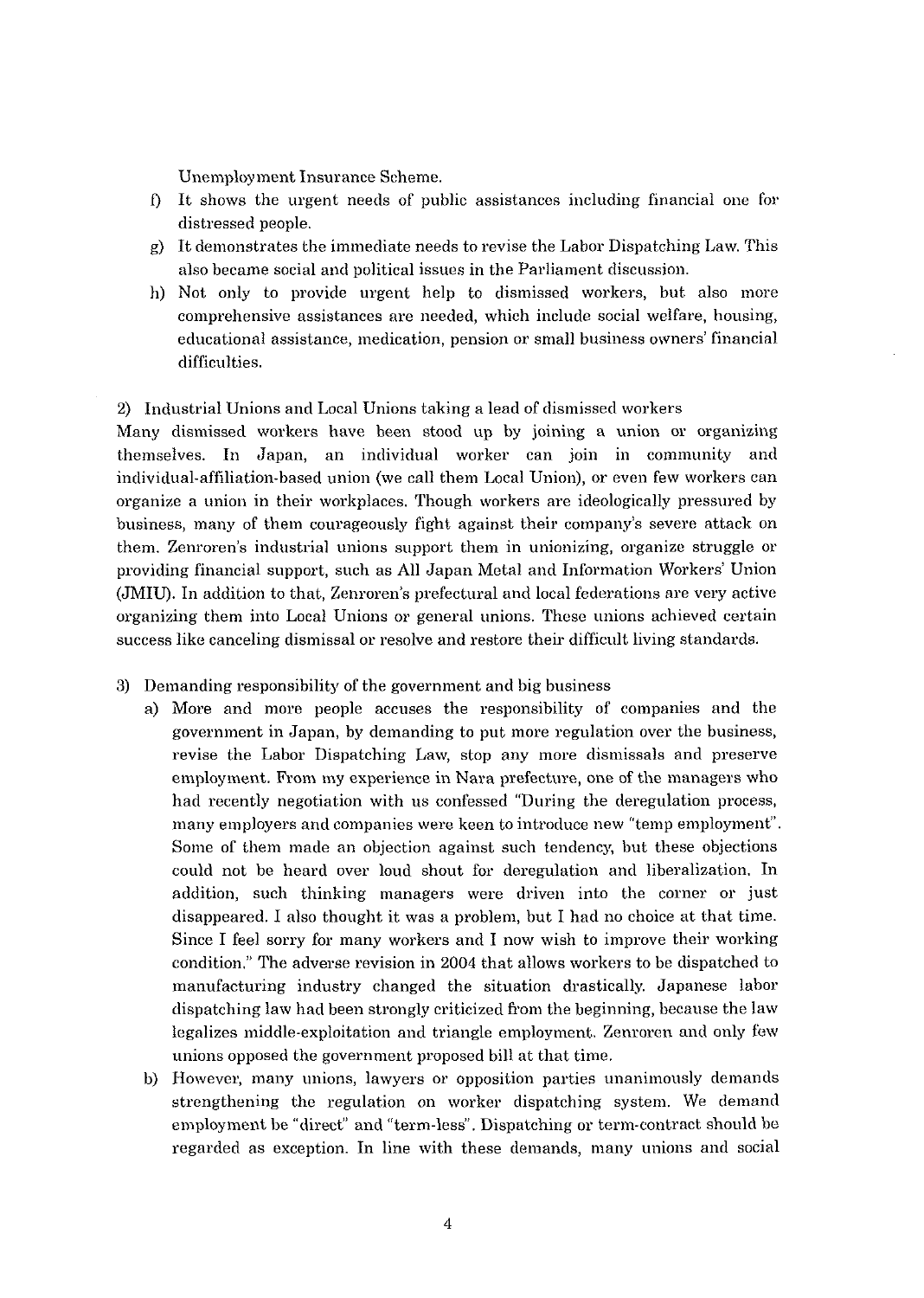movements are campaigning for revising the Law.

- **4)** Campaign and Struggle against Deregulation and "Structural Reform"
	- a) Zenroren set up the Contingent Worker Action Center (CWAC), which organized a symposium for exchanging our experience in organizing non-regular workers, including international exchange. 20-member delegation of Zenroren Kinki<sup>j</sup> Regional Council visited our Korean counterpart in this March. The chief of Korean Contingent Worker Center pointed out "Korean non-regular workers' issue went before that of Japan. We cannot help taking into consideration of Japanese situation in order not to allow more deterioration in Korea. Future ban on dispatching workers to manufacturing sector in Japan should influence that of Korea. That's why we must work in solidarity." I was reaffirmed the importance in Asian level to share challenges and demands; (i) Ban on term contracts in permanent work, (ii) Prohibition of middle-exploitation, (iii) the principle of equal pay for equal work and (iiii) extending labor law coverage to workers such as independent contractor.
	- b) Japanese big business made unprecedented profit by utilizing low wage temp employment. Increasing non-regular workers created serious social disparity and poverty in Japanese society. It brought about deteriorating purchasing power, economic recession and destroy of employment, which is vigorous and downward spiral. More workers and people begin to speak out their demands; "Big companies must withdraw their internal reserve", "profit should be shared with people" or "The government should allocate more budget to social welfare and employment."
- 5) Recent Zenroren's struggle made us realize the importance to organize and resolve problems of dismissed workers including getting back decent working and living condition, or to network to solve their problems, with deep understanding of the state and background of working people and their issues. We are now campaigning for urgent revise of the Labor Dispatching Law, raising minimum wage, against increasing the Consumption Tax rate, deterioration of social service such as medical services in communities or to improve education for our future generation. All of these depend upon the coming general election. Our struggles have obvious connection with political struggle by demanding "total ban of the donation from a company and an organization" and "change in politics to people-centered politics and economy.

(end)

**i** Osaka, Kyoto, Nara, Waltayama, Shiga, Hyogo prefectures